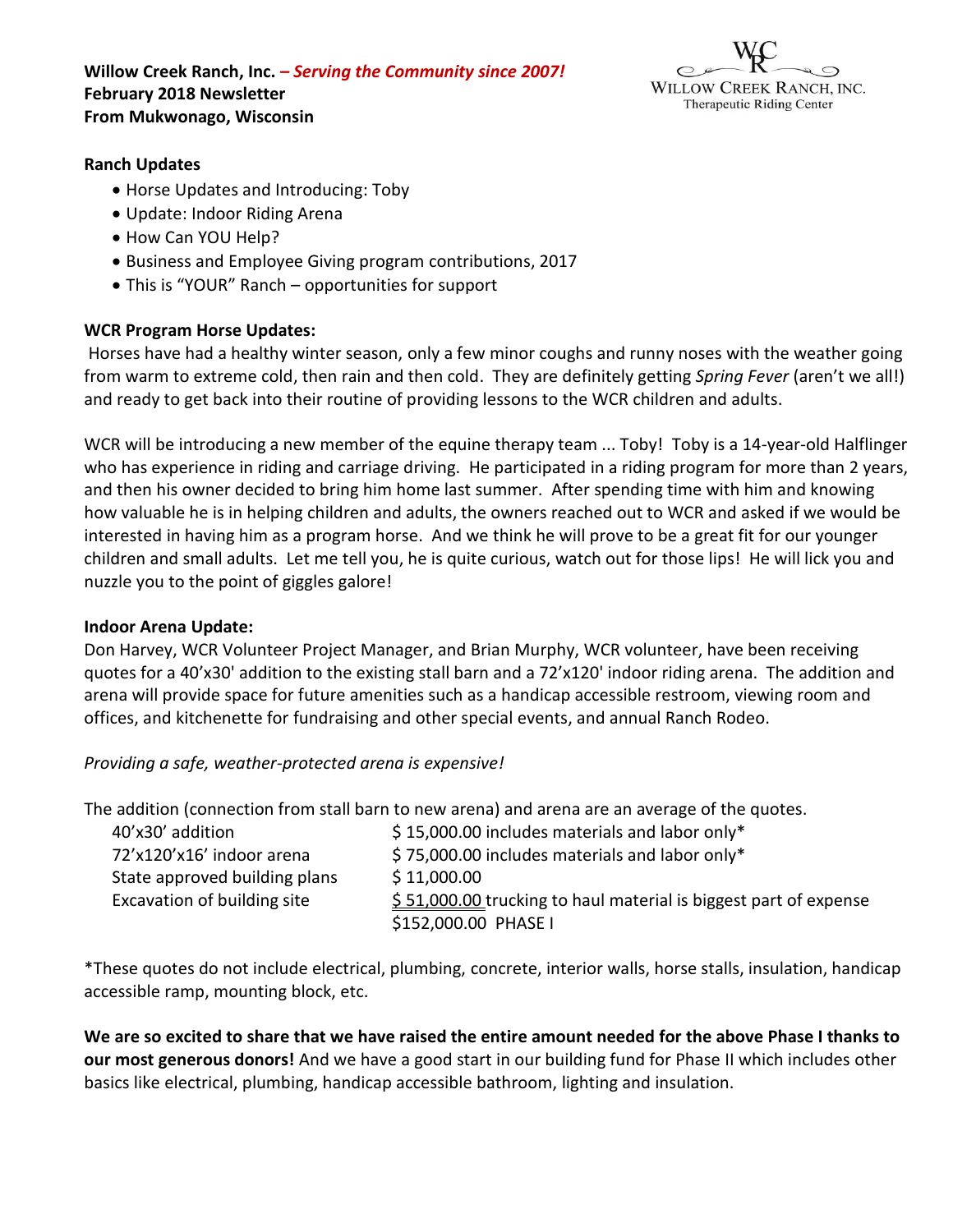# **How Can YOU Help?**

## **2017 Business and Employee Giving program contributions:**

It is donations and fundraising that help offset the actual cost of lessons to those participating in programs. Our 2018 estimated program/operating/horse expenses is nearly \$60,000. Income from Therapeutic Riding lessons covers about one-third of the expenses.

We are so thankful for our supportive donors and volunteers. The following businesses and their employees, through employee giving programs, have generously supported our WCR program. Did you know the following companies have employee giving campaigns or donate directly to WCR? Do you or someone you know work for any of these businesses or other businesses that have employee contribution matching programs? Help spread the word to support Willow Creek Ranch! And thank these companies if you have contact with them.

- AmazonSmile Foundation, donates 0.5% of purchase price of eligible items
- American Transmission Co., individual donations and company match
- American Online Giving Foundation
- Aurora Health Care's Partnership Campaign
- Benevity Community Impact Fund
- Cardinal Health Foundation
- Catholic Financials
- Goldman Sachs Philanthropy Fund
- IBM Employee Charitable Contribution Campaign
- Knights of Columbus
- Morgan Stanley Foundation, Employee Volunteer efforts program
- Northwestern Mutual and United Way Community Donor Choice program
- Payne & Dolan Inc., materials
- Runzheimer International, Ranch Rodeo sponsor
- Thrivent Financials and Thrivent Action Team
- William Blair and Company Charitable Matching Gifts Funds
- YourCause Corporate Giving Programs include:

AbbVie Employee Engagement Fund

AT&T Matching Gift Program

Dell Employee Engagement Fund

### **This is … YOUR Ranch** *and* **YOUR Ranch** *and* **YOUR Ranch!**

WCR was founded in 2007 for special needs children and adults and their families. Whether you take lessons, volunteer, or are a donor to the program, it is for YOU. Willow Creek Ranch is for those with special needs and challenges of everyday life; for families to experience a place of acceptance and learning; for volunteers, a place to escape a mundane job for fresh air and exercise; and for horses, to get a second chance at a new career.

### **2018 Fundraising**

The partnership between the horse, rider, and volunteers is only the beginning … horse sponsorship is a critical part of WCR's ability to care for and maintain our herd of program horses. The cost of providing our wonderful horse partners includes veterinary services, spring/fall vaccinations, deworming, farrier, dental care, fly spray and abatement, grain, hay, treats, and supplements.

Your partnership is needed to help us care for them. In our next newsletter we will tell you how you can help sponsor our horses.

Watch for our next newsletter – opportunities for you to contribute your time and talents in support of Willow Creek Ranch: horse sponsorship; volunteer; property care; a contact person for fundraising activities: • Kenosha Running Company (XC Thrillogy) runs for a cause and donates their proceeds to WCR;  $\vee$  possibly a "HOGS for Hay" motorcycle